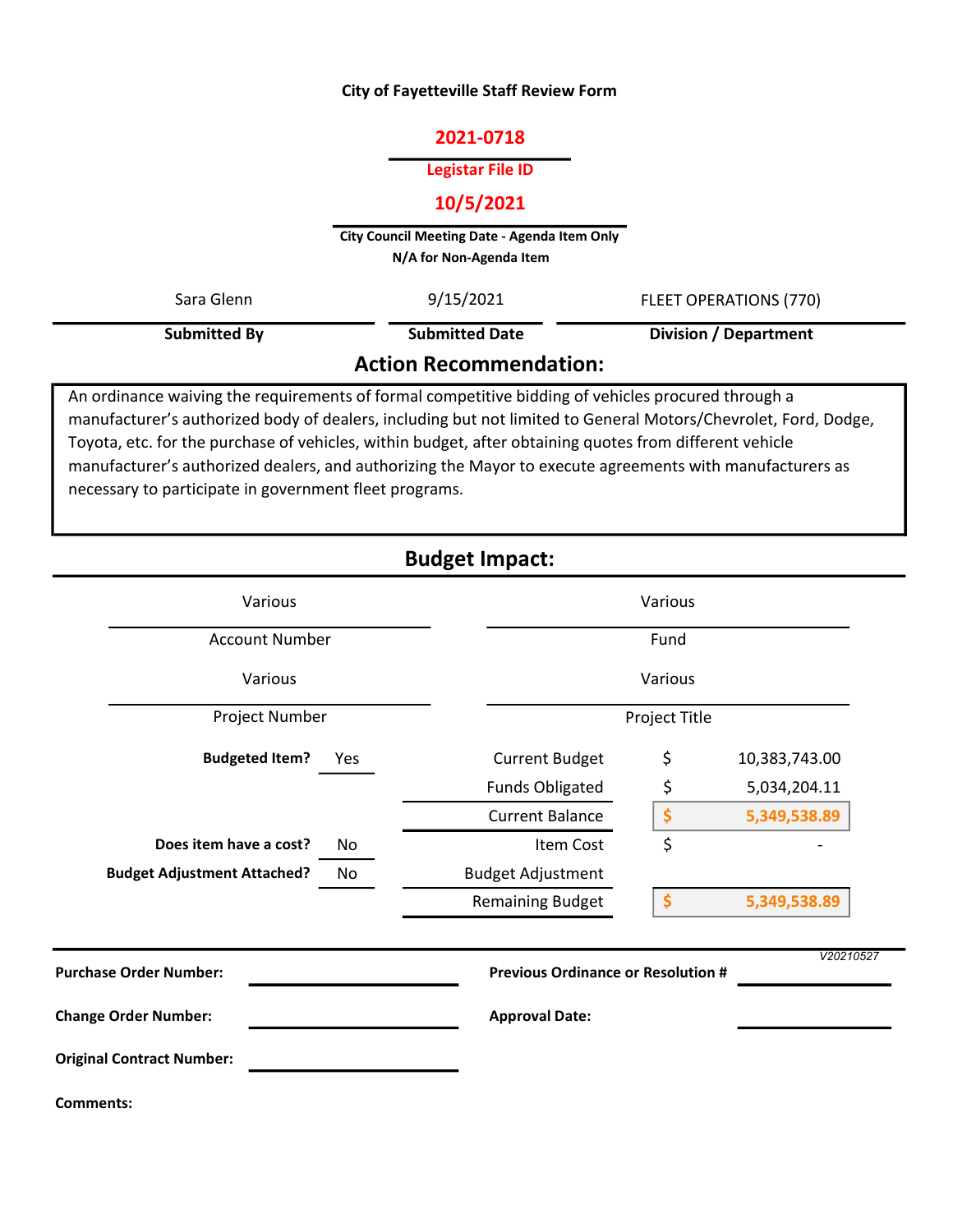

## MEETING OF OCTOBER 05, 2021

| TO:             | Mayor and City Council                      |
|-----------------|---------------------------------------------|
| THRU:           | Terry Gulley, Director of Transportation    |
| FROM:           | Sara Glenn, Fleet Operations Superintendent |
| DATE:           | September 14, 2021                          |
| <b>SUBJECT:</b> | <b>Bid Waiver for Fleet Vehicles</b>        |

### RECOMMENDATION:

An ordinance waiving the requirements of formal competitive bidding of vehicles procured through a manufacturer's authorized body of dealers, including but not limited to General Motors/Chevrolet, Ford, Dodge, Toyota, etc. for the purchase of vehicles, within budget, after obtaining quotes from different vehicle manufacturer's authorized dealers, and authorizing the Mayor to execute agreements with manufacturers as necessary to participate in government fleet programs.

#### BACKGROUND:

New Vehicles are available at a discounted rate directly from the manufacturer's authorized body of dealer networks utilizing various government fleet programs. Using these programs allows a government agency to leverage its spending power by having government pricing that is consistent regardless of dealer and includes numerous other benefits including technician training and searching available inventories statewide, including cancelled orders. Not all dealers are part of a manufacturer's authorized dealer network and the government fleet program pricing can only be guaranteed by ordering from an authorized dealer.

#### DISCUSSION:

Purchasing new vehicles utilizing these government fleet programs enables the City to secure competitive pricing which is based on a high-volume discount and bid-assist pricing provided to dealers directly from the manufacturer. These programs also increase standard warranties and provide discounts on diagnostic software and parts.

Authorizing the purchases within approved budget allows the City to place orders in short ordering windows, purchase existing inventory when available, and ensure staff has the equipment to maintain operations and continue to provide services to residents.

Competitive bidding is not feasible or practical because dealers do not have pricing prior to the ordering window, the window is often not open long enough for the City to complete its internal bidding process, and the pricing that would be submitted in a bid response is the same as through the government fleet programs. Fleet needs the flexibility to obtain quotes quickly from different manufacturers based on the specific needs of a division or department